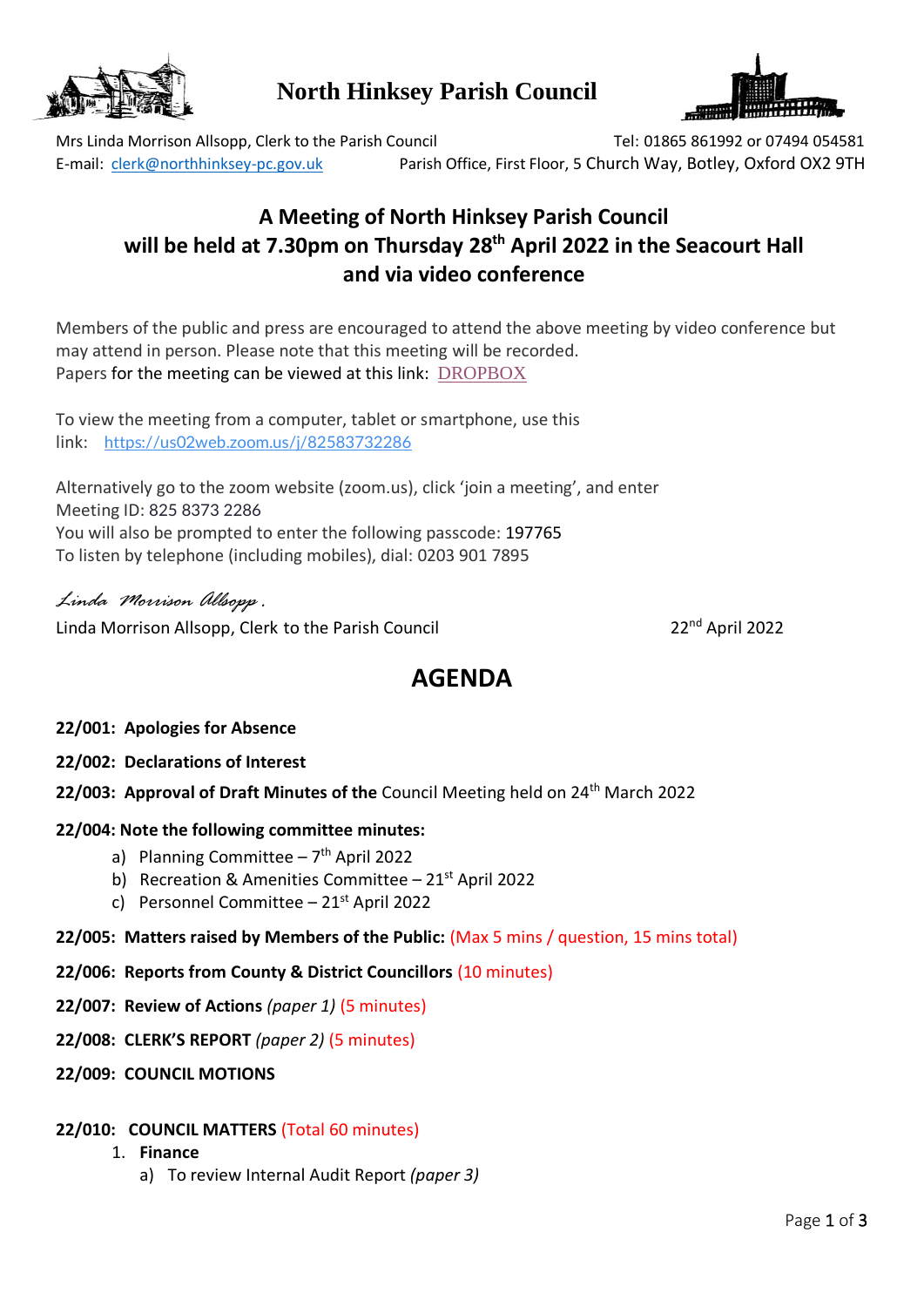- b) Approval of Receipts and Payments since last full Council Meeting *(paper 4)*
- c) To approve the return of Allotment fees received in error amounting to £35.00.
- d) To review and agree action on information on installation of live bus arrival times screen *(paper 5)*
- e) To consider and agree costings for a new mobile phone and contract. *(paper 6)*
- f) To consider and agree costings for printed copies of Neighbourhood Plan. *(paper 7)*
- g) To consider grant application from the Sprout for £200.00 for Botley in Bloom for the cost of prizes *(paper 8)*

### 2. **General**

### **1. Policies and Procedures arising from the Personnel Committee Meeting of 21st April 2022**

- a) Council to approve the new Sickness and Absence Policy. *(paper 9)*
- b) Council to approve the revised Protocol on Councillor Employee Relations. *(paper 10)*
- c) Council to approve the updated Terms of Reference for Committees. *(paper 11)*
- d) Policies on the NHPC website. Council to approve the recommendation by the Personnel Committee that all Policies are made available to download from a public page on the NHPC website other than certain identified internal Personnel Policies, which are to be made available to Councillors and Employees by other means, initially by a private, password protected page on the NHPC website. The Policies in question are the Grievance Policy, the Disciplinary Policy, plus, subject to their approval at this meeting, the Sickness and Absence Policy and the Protocol on Councillor – Employee Relations.
- e) Report to Council by Cllr Kay on the intended process for recruiting a temporary caretaker to cover for holidays and periods of sickness or other absence. Council to approve an initial budget of £200 to cover advertising costs.
- f) Report to Council by Cllr Kay on the Clerk's probationary review process to take place in July.
- g) Council to approve the proposed amendments to the Contract of Employment for the Louie Memorial Pavilion Caretaker to meet the requirements of Equal Opportunities Legislation.

#### **2. GDPR**

To receive and consider recommendations of GDPR Working Group.

#### **3. Committee Structure Review**

To consider current committee structure and if changes should be proposed at the Annual Meeting

#### **4. Pavillon Project Update.**

- I. Update on Consultation event.
- II. Update on Fundraising Strategy.

#### 5. **Skatepark Project Update**.

I. Update on actions since last meeting.

# **6. Update on Queen's Platinum Jubilee celebrations.**

#### **7. Public Arts Project Update**

- i. Update on progress since last meeting.
- ii. Planning Application for Installation.